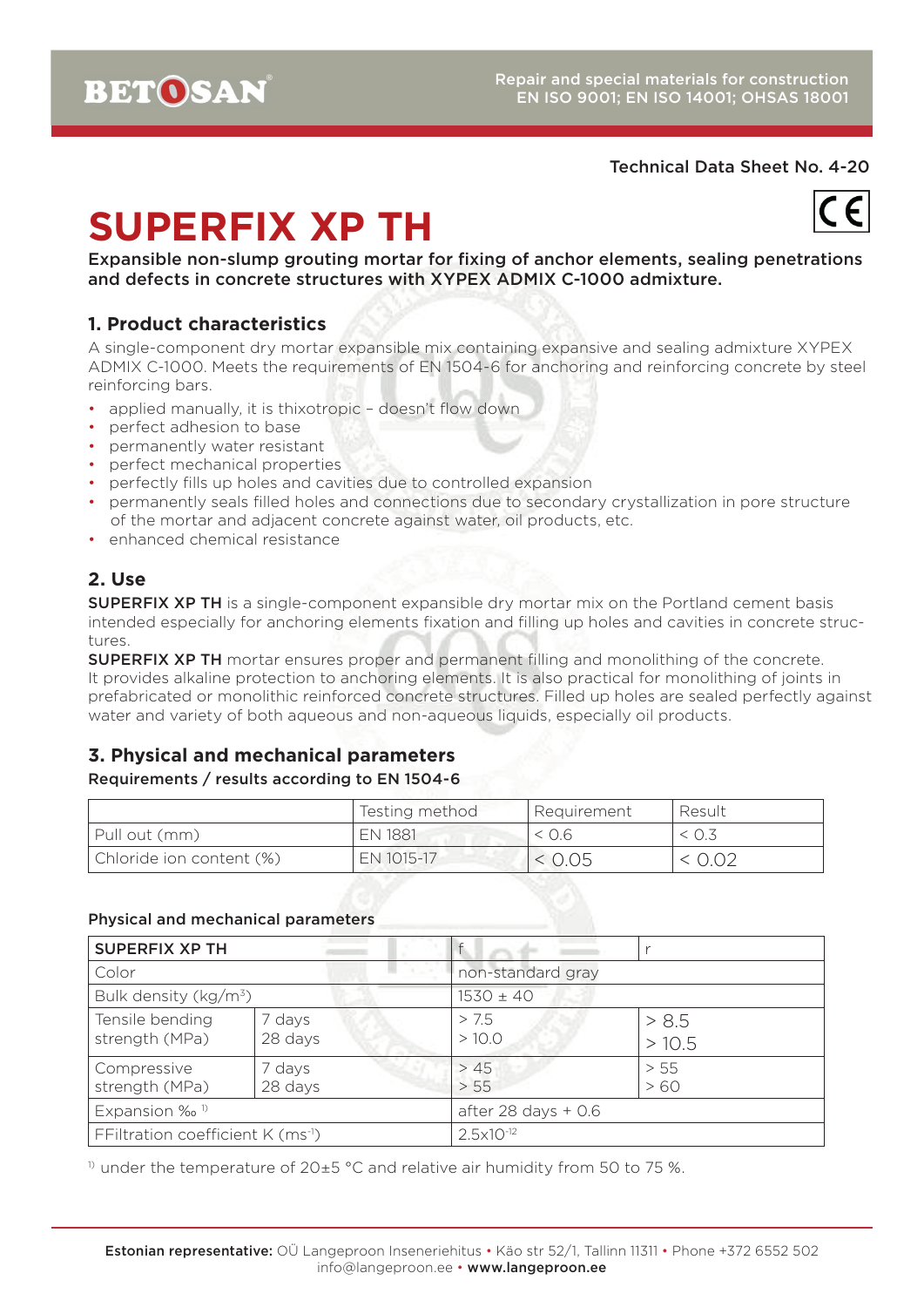# **4. Test certificates**

The product is certified according to Act 22/1997 and Governmental Decree No. 312/2005 Coll. Continuous independent quality control is provided by accredited testing laboratory No. 095/2002, Horský s.r.o.. Supervision of the quality system, EMS and OHSAS is carried out by Notified Body No. 1020.

## **5. Instruction for preparation and application**

#### Use:

Any dust and incoherent particles shall be removed from the base before application. The concrete surface cannot be contaminated by substances, which can negatively affect adhesion of the mortar to the base (oil or other products). Before application of the prepared mortar, humidification of the concrete surface shall be properly and repeatedly performed for at least 120 minutes.

| mortar                  | grading  | recommended mixing ratio |                 | thickness of the grouting (mm) |           |
|-------------------------|----------|--------------------------|-----------------|--------------------------------|-----------|
|                         | (mm)     | dry component<br>(kg)    | $ $ water $( )$ | Min.                           | max.      |
| SUPERFIX XP TH f        | $() + 1$ | 25                       | $3.25 \pm 3.75$ |                                | 35        |
| <b>SUPERFIX XP TH r</b> | $+4$     | 25                       | $3.20 \pm 3.70$ | 20                             | unlimited |

#### Preparation of mortar:

**SUPERFIX XP TH** is prepared by mixing necessary amount of dry mortar with measured amount of water. The recommended mixing ratio is specified in the Table I. Optimum quantity of batching water can fluctuate in the given interval as it is usual with mortars containing a cementing binder.

Workability of the product is 50 - 60 minutes under 20 °C.

Neither **temperature of base** nor temperature of ambient air shall be below + 5°C and above + 30°C.

Mortar application. SUPERFIX XP TH grouting expansion mortar was developed especially for small volume repairs of passages and defects in concrete structures. **SUPERFIX XP TH** mortar can be applied mechanically or manually. Anchoring holes (resp. filled joints, passages and holes in general) shall be filled at once without any interruption so the filling won't contain work joints.

Applied mortar treatment: Laid surfaces shall be properly treated immediately after completion. Use of the PE foil, moistened geotextile, etc. for coverage of laid areas or filled holes proved well.

# **6. Specific consumption**

Specific consumption of dry mortar amounts to 1.8, 1.9 kg/dm<sup>3</sup>.

## **7. Packing and storage**

The product is supplied in 25 kg PE-lined paper bags. **SUPERFIX XP TH** must be efficiently protected against moisture during transportation and storage. Shelf life in undamaged packing is 6 months. After the expiration of min. shelf life, which is stated on the packaging, ingredients are not fully effective at reducing chromium VI below 2 ppm.

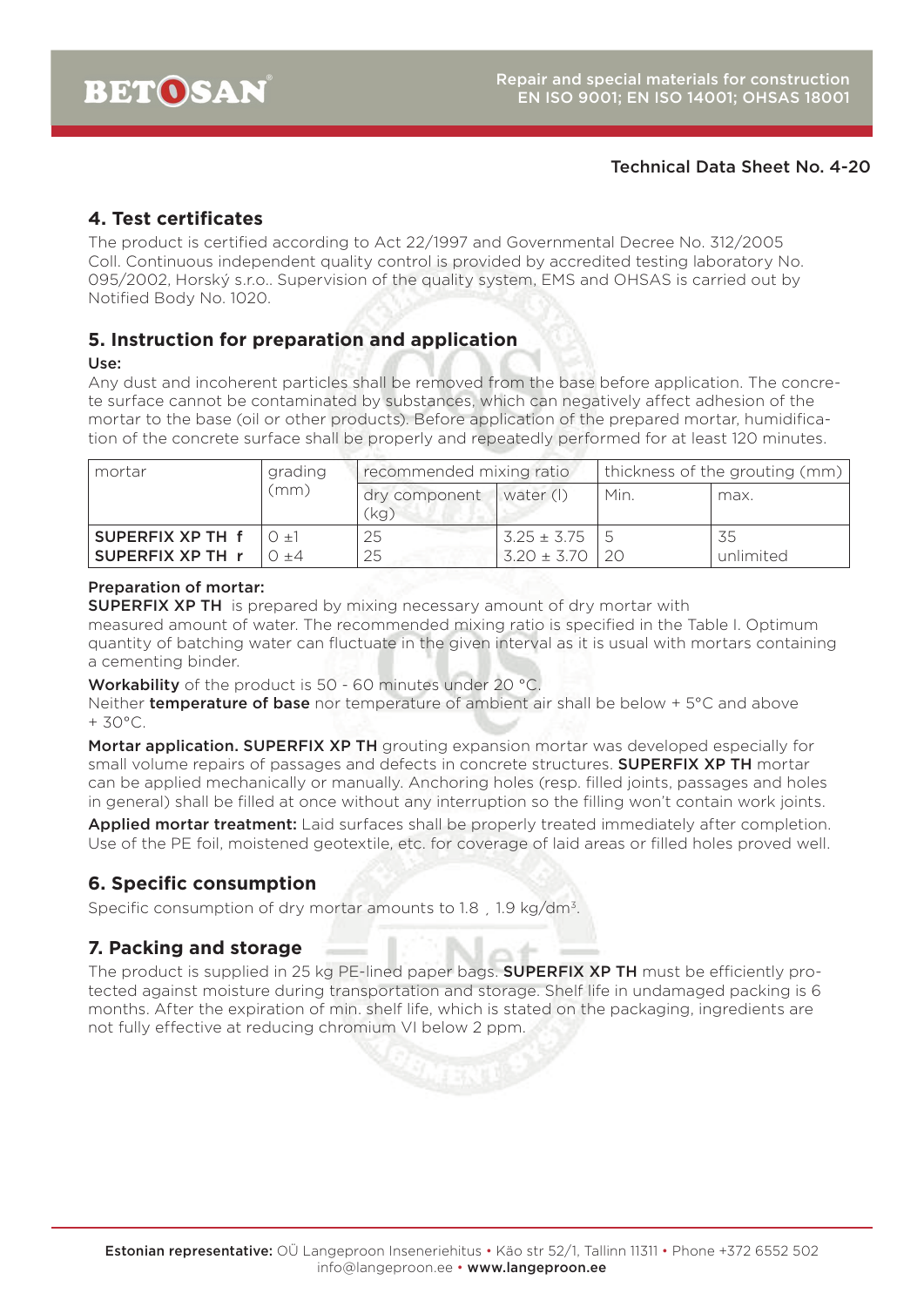# **8. Health protection at work**

Handling **SUPERFIX XP** dry mortar does not require any extraordinary hygienic precautions. The product contains alkalis and therefore any contamination of mainly eyes or mucous membrane must be prevented. Health and labor safety rules applicable to work with cement or lime mortars are to be adhered to.

Issued MSDS meets the requirements of EC-Regulation 1907/2006, Article 31.

Because the product meets the criteria for classification as hazardous, it is necessary to provide the recipient or carriers with MSDS.

In countries where regulation REACH (para. 33.1): EU regulation on chemicals and their safe use (REACH: EC 1907/2006) is valid, professional users and distributors must be provided with following information automatically and without request:

This product is subject to Regulation (EC) No. 1907/2006 (REACH). It does not contain any substances that could be released from product under normal or reasonably foreseeable conditions of use. Therefore, there are no registration requirements for substances in articles within the meaning of. Article 7.1 of the Regulation.

Based on our current knowledge, this product does not contain SVHC (substances of very high concern) from candidate list published by the European Chemicals Agency in concentrations above 0.1% (w/w).

## **9. Waste disposal**

During disposal of contaminated packages or clearing debris from product, it is necessary to follow the Act No. 185/2001 Coll. on waste, as amended.

### **10. Important notice**

All information mentioned above, especially advice for processing and application of our products, is based on our knowledge from the development of chemical products and on years of experience with applications in practice at standard conditions, and proper storage and use. Due to the differing conditions during processing, high count of products, varying nature and modifications of base and other external influences, the procedure based on the information provided or on other written or oral recommendations, may not always ensure satisfactory working results. BETOSAN s.r.o. assumes no liability for provided advice or recommendation. The applicator must prove that he submitted complete information on time and in writing which is necessary for a proper detailed assessment by BETOSAN s.r.o. The applicator must test the suitability of the products for the intended application. Proprietary rights of third parties, above all, must be taken into account. All received orders are subject to our current "General sales and delivery conditions". Please always make sure that you follow the most recent issue of the Technical Data Sheet.

It is available, along with other information, at our Technical Department or at www.langeproon.ee or www.betosan.cz.